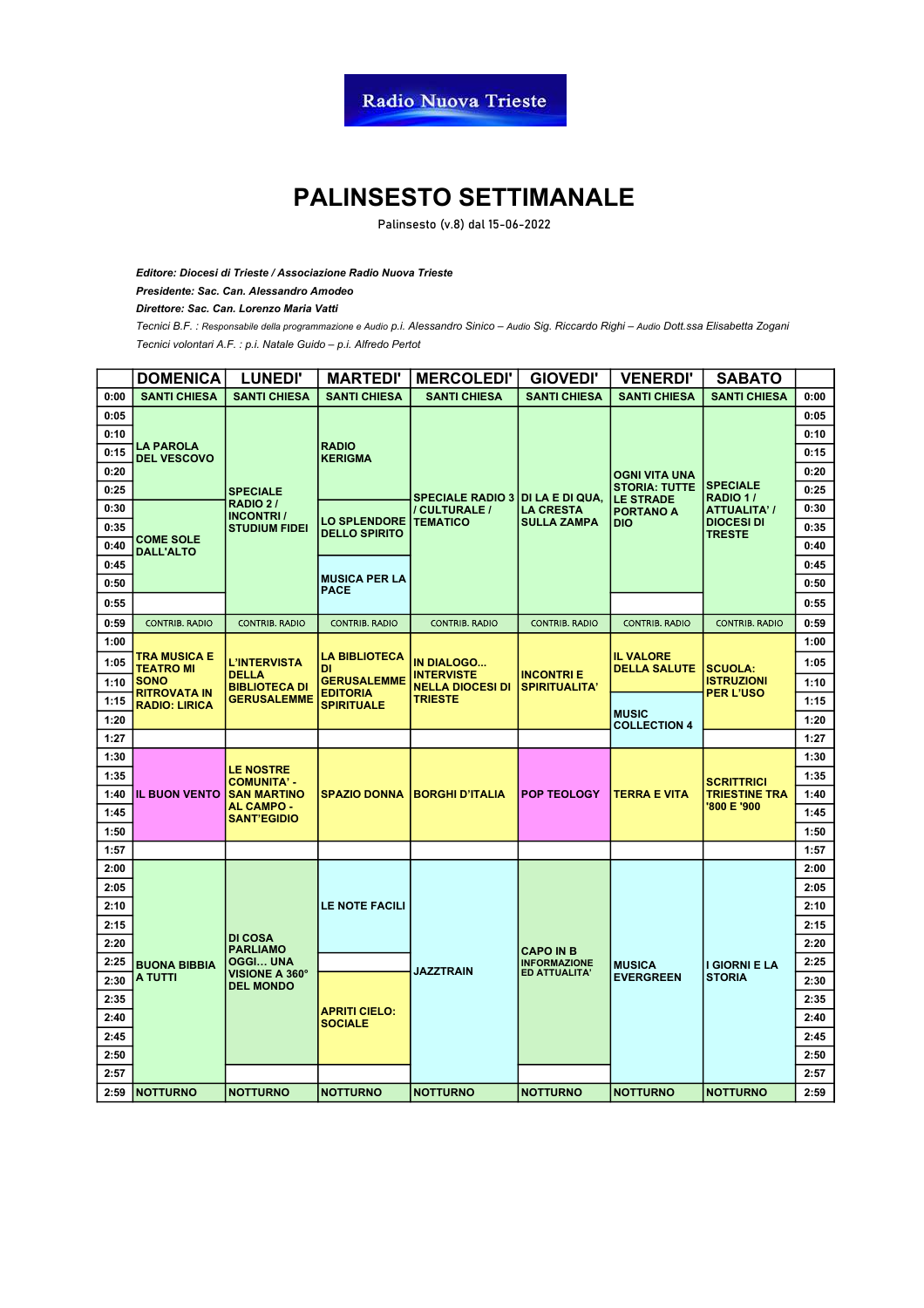|      | <b>DOMENICA</b>                       | <b>LUNEDI'</b>                          | <b>MARTEDI'</b>                            | <b>MERCOLEDI'</b>                       | <b>GIOVEDI'</b>                            | <b>VENERDI'</b>                         | <b>SABATO</b>                            |      |
|------|---------------------------------------|-----------------------------------------|--------------------------------------------|-----------------------------------------|--------------------------------------------|-----------------------------------------|------------------------------------------|------|
| 3:00 | LE LITANIE DEI                        | LE LITANIE DEI                          | LE LITANIE DEI                             | LE LITANIE DEI                          | LE LITANIE DEI                             | LE LITANIE DEI                          | LE LITANIE DEI                           | 3:00 |
| 3:05 | <b>SANTI</b>                          | <b>SANTI</b>                            | <b>SANTI</b>                               | SANTI                                   | SANTI                                      | <b>SANTI</b>                            | SANTI                                    | 3:05 |
| 3:10 |                                       |                                         |                                            |                                         |                                            |                                         |                                          | 3:10 |
| 3:15 | <b>SANTO</b>                          | <b>SANTO</b>                            | <b>SANTO</b>                               |                                         | SANTO                                      | <b>SANTO</b>                            | SANTO                                    | 3:15 |
| 3:20 | <b>ROSARIO</b><br><b>DELLA</b>        | <b>ROSARIO</b>                          | <b>DEL ROSARIO</b><br><b>DEL</b>           | SANTO ROSARIO<br><b>DEL MERCOLEDI</b>   | <b>ROSARIO</b>                             | <b>DEL ROSARIO</b>                      | <b>DEL ROSARIO</b><br><b>DEL</b>         | 3:20 |
| 3:25 | <b>DOMENICA</b><br>DA                 | <b>MARTEDI'</b><br><b>LOURDES</b>       | <b>DA MARTEDI'</b><br>DA<br><b>LOURDES</b> | <b>DA LOURDES</b>                       | <b>GIOVEDI'</b><br><b>LOURDES</b>          | DA VENERDI'<br><b>LOURDES</b>           | <b>DA SABATO</b><br>DA<br><b>LOURDES</b> | 3:25 |
| 3:30 | <b>LOURDES</b>                        |                                         |                                            |                                         |                                            |                                         |                                          | 3:30 |
| 3:35 |                                       |                                         |                                            |                                         |                                            |                                         |                                          | 3:35 |
| 3:40 | <b>ORIZZ. CRIST.</b>                  | ORIZZ. CRIST.                           | ORIZZ. CRIST.                              | ORIZZ.CRIST.                            | ORIZZ.CRIST.                               | <b>ORIZZ.CRIST.</b>                     | ORIZZ.CRIST.                             | 3:40 |
| 3:45 | <b>MEDITAZIONE</b>                    | <b>MEDITAZIONE</b>                      | <b>MEDITAZIONE</b>                         | <b>MEDITAZIONE</b>                      | <b>MEDITAZIONE</b>                         | <b>MEDITAZIONE</b>                      | <b>MEDITAZIONE</b>                       | 3:45 |
| 3:50 | <b>LE LETTURE</b>                     | LE LETTURE                              | <b>LE LETTURE</b>                          | <b>LE LETTURE DEL</b>                   | <b>LE LETTURE</b>                          | <b>LE LETTURE</b>                       | <b>LE LETTURE</b>                        | 3:50 |
| 3:55 | <b>DEL GIORNO</b>                     | <b>DEL GIORNO</b>                       | <b>DEL GIORNO</b>                          | GIORNO                                  | <b>DEL GIORNO</b>                          | <b>DEL GIORNO</b>                       | <b>DEL GIORNO</b>                        | 3:55 |
| 3:57 | <b>IL DISCO DELLA</b>                 | <b>IL DISCO DELLA</b>                   | <b>IL DISCO DELLA</b>                      | <b>IL DISCO DELLA</b>                   | <b>IL DISCO DELLA</b>                      | <b>IL DISCO DELLA</b>                   | <b>IL DISCO DELLA</b>                    | 3:57 |
| 3:59 | <b>NOTTE</b>                          | <b>NOTTE</b>                            | <b>NOTTE</b>                               | NOTTE                                   | <b>NOTTE</b>                               | <b>NOTTE</b>                            | <b>NOTTE</b>                             | 3:59 |
| 4:00 |                                       |                                         |                                            |                                         |                                            |                                         |                                          | 4:00 |
|      |                                       |                                         |                                            |                                         |                                            |                                         |                                          |      |
| 4:05 |                                       | LA<br><b>FINESTRA ILA</b>               | <b>FINESTRA</b>                            | LA FINESTRA DEL                         | <b>FINESTRA LA</b><br>LA                   | <b>FINESTRA</b>                         |                                          | 4:05 |
| 4:10 |                                       |                                         | DEL PAPA parte DEL PAPA parte<br>1         | PAPA parte 1                            |                                            | DEL PAPA parte DEL PAPA parte AFROFONIA |                                          | 4:10 |
| 4:15 |                                       |                                         |                                            |                                         |                                            |                                         |                                          | 4:15 |
| 4:20 | <b>LA VALIGIA</b>                     |                                         |                                            |                                         |                                            |                                         |                                          | 4:20 |
| 4:25 | <b>DELL'ATTRICE</b>                   |                                         |                                            |                                         |                                            |                                         |                                          | 4:25 |
| 4:30 |                                       |                                         |                                            |                                         |                                            |                                         |                                          | 4:30 |
| 4:35 |                                       | LA<br><b>FINESTRAILA</b>                | <b>FINESTRA</b>                            |                                         | <b>FINESTRAILA</b><br>LA                   | <b>FINESTRA PAPI</b>                    | <b>LA VOCE DEI</b>                       | 4:35 |
| 4:40 |                                       |                                         | DEL PAPA parte DEL PAPA parte              | LA FINESTRA DEL<br>PAPA parte 2         |                                            | DEL PAPA parte DEL PAPA parte           |                                          | 4:40 |
| 4:45 |                                       |                                         | 2                                          |                                         | $\overline{2}$                             | 2                                       |                                          | 4:45 |
| 4:50 |                                       |                                         |                                            |                                         |                                            |                                         | <b>MADE IN ITALY</b><br>$\mathbf{2}$     | 4:50 |
| 4:55 |                                       |                                         |                                            |                                         |                                            |                                         |                                          | 4:55 |
| 5:00 |                                       |                                         |                                            |                                         |                                            |                                         |                                          | 5:00 |
| 5:05 |                                       | <b>L'UDIENZA</b><br><b>GENERALE DEI</b> | <b>REGINA COELI</b><br>DI PAPA             |                                         |                                            |                                         |                                          | 5:05 |
| 5:10 | <b>RADIO</b>                          | <b>FEDELI DEL</b>                       | <b>FRANCESCO</b>                           | <b>DOPPIO CLICK</b>                     | INCONTRO<br>DELLA                          | <b>LA PAROLA</b>                        | <b>POP TEOLOGY</b>                       | 5:10 |
| 5:15 | <b>KERIGMA</b>                        | <b>MERCOLEDI' DI</b><br><b>PAPA</b>     |                                            |                                         | <b>SERENITA'</b>                           | <b>DEL VESCOVO</b>                      |                                          | 5:15 |
| 5:20 |                                       | <b>FRANCESCO</b>                        | <b>MUSIC</b>                               |                                         |                                            |                                         |                                          | 5:20 |
|      |                                       |                                         | <b>COLLECTION 1</b>                        |                                         |                                            |                                         |                                          |      |
| 5:27 |                                       |                                         |                                            |                                         |                                            |                                         |                                          | 5:27 |
| 5:28 |                                       | <b>CHI HA</b>                           |                                            |                                         |                                            |                                         | <b>TRA MUSICA E</b>                      | 5:28 |
| 5:35 | <b>ATENEO:</b>                        | <b>RIMOSSO LA</b><br>PIETRA "giallo"    | <b>IN DIALOGO</b><br><b>INTERVISTE</b>     |                                         | <b>SCUOLA:</b>                             | <b>INCONTRIE</b>                        | <b>TEATRO MI</b>                         | 5:35 |
| 5:40 | <b>INVITO AL</b><br>TEATRO            | a Gerusalemme                           | <b>NELLA DIOCESI</b>                       | <b>SOUL: INTERVISTE</b>                 | <b>ISTRUZIONI</b><br><b>PER L'USO</b>      | <b>SPIRITUALITA'</b>                    | <b>SONO</b><br><b>RITROVATA IN</b>       | 5:40 |
| 5:45 |                                       | il mattino dopo<br>la Pasqua            | <b>DI TRIESTE</b>                          |                                         |                                            |                                         | <b>RADIO: LIRICA</b>                     | 5:45 |
| 5:50 |                                       |                                         |                                            |                                         |                                            |                                         |                                          | 5:50 |
| 5:57 | <b>IL CREDO</b>                       | <b>IL CREDO</b>                         | <b>IL CREDO</b>                            | <b>IL CREDO</b>                         | <b>IL CREDO</b>                            | <b>IL CREDO</b>                         | <b>IL CREDO</b>                          | 5:57 |
| 6:00 |                                       |                                         |                                            |                                         |                                            |                                         |                                          | 6:00 |
| 6:05 |                                       | <b>NOTIZIARIO</b><br><b>SCOLASTICO</b>  | <b>SCRITTRICI</b>                          | <b>IL VALORE DELLA</b><br><b>SALUTE</b> | <b>SEMPREVERDI:</b><br><b>ARIS - TERZA</b> |                                         | <b>DALLE NOSTRE</b><br><b>DIOCESI</b>    | 6:05 |
| 6:10 | <b>SPAZIO DONNA</b>                   |                                         | <b>TRIESTINE TRA</b>                       |                                         | ETA'                                       | <b>EDIFICARE LA</b><br><b>VITA</b>      |                                          | 6:10 |
| 6:15 |                                       | <b>QUELLO CHE IL</b>                    | '800 E '900                                |                                         |                                            |                                         |                                          | 6:15 |
| 6:20 |                                       | <b>MONDO NON</b>                        |                                            | <b>MUSICA PER LA</b><br>PACE            | <b>MADE IN ITALY</b><br>1                  |                                         | <b>LE DUE MUSE</b>                       | 6:20 |
| 6:27 | <b>CON LE ALI DI</b>                  | <b>DICE</b>                             |                                            |                                         |                                            |                                         |                                          | 6:27 |
| 6:30 | <b>ICARO</b>                          |                                         |                                            |                                         |                                            |                                         |                                          | 6:30 |
| 6:35 |                                       | <b>MUSIC</b>                            |                                            | <b>PROGRAMMA DI</b>                     | <b>MUSIC</b>                               | <b>STORIA DELLA</b>                     | <b>MONDO VERDE:</b>                      | 6:35 |
| 6:40 | <b>FAMIGLIA E</b>                     | <b>COLLECTION 3</b>                     | <b>SULLA STRADA</b>                        | SALA: TEATRI                            | <b>ADVISOR</b>                             | <b>MUSICA</b>                           | LE PIANTE                                | 6:40 |
| 6:45 | VITA                                  |                                         |                                            |                                         |                                            |                                         |                                          | 6:45 |
| 6:55 | <b>BUONGIORNO</b><br><b>CON MARIA</b> | <b>BUONGIORNO</b><br><b>CON MARIA</b>   | <b>BUONGIORNO</b><br><b>CON MARIA</b>      | <b>BUONGIORNO</b><br><b>CON MARIA</b>   | <b>BUONGIORNO</b><br><b>CON MARIA</b>      | <b>BUONGIORNO</b><br><b>CON MARIA</b>   | <b>BUONGIORNO</b><br><b>CON MARIA</b>    | 6:55 |
| 6:58 |                                       |                                         |                                            |                                         |                                            |                                         |                                          | 6:58 |
|      |                                       |                                         |                                            |                                         |                                            |                                         |                                          |      |
| 7:00 | <b>LO SPLENDORE</b>                   | ORIZZ. CRIST.<br><b>MEDITAZIONE</b>     | <b>ORIZZ. CRIST.</b><br><b>MEDITAZIONE</b> | ORIZZ. CRIST.<br><b>MEDITAZIONE</b>     | ORIZZ. CRIST.<br><b>MEDITAZIONE</b>        | ORIZZ. CRIST.<br><b>MEDITAZIONE</b>     | ORIZZ, CRIST.<br><b>MEDITAZIONE</b>      | 7:00 |
| 7:05 | <b>DELLO SPIRITO</b>                  |                                         |                                            |                                         |                                            |                                         |                                          | 7:05 |
| 7:10 |                                       |                                         |                                            |                                         |                                            |                                         |                                          | 7:10 |
| 7:15 |                                       |                                         |                                            |                                         |                                            |                                         |                                          | 7:15 |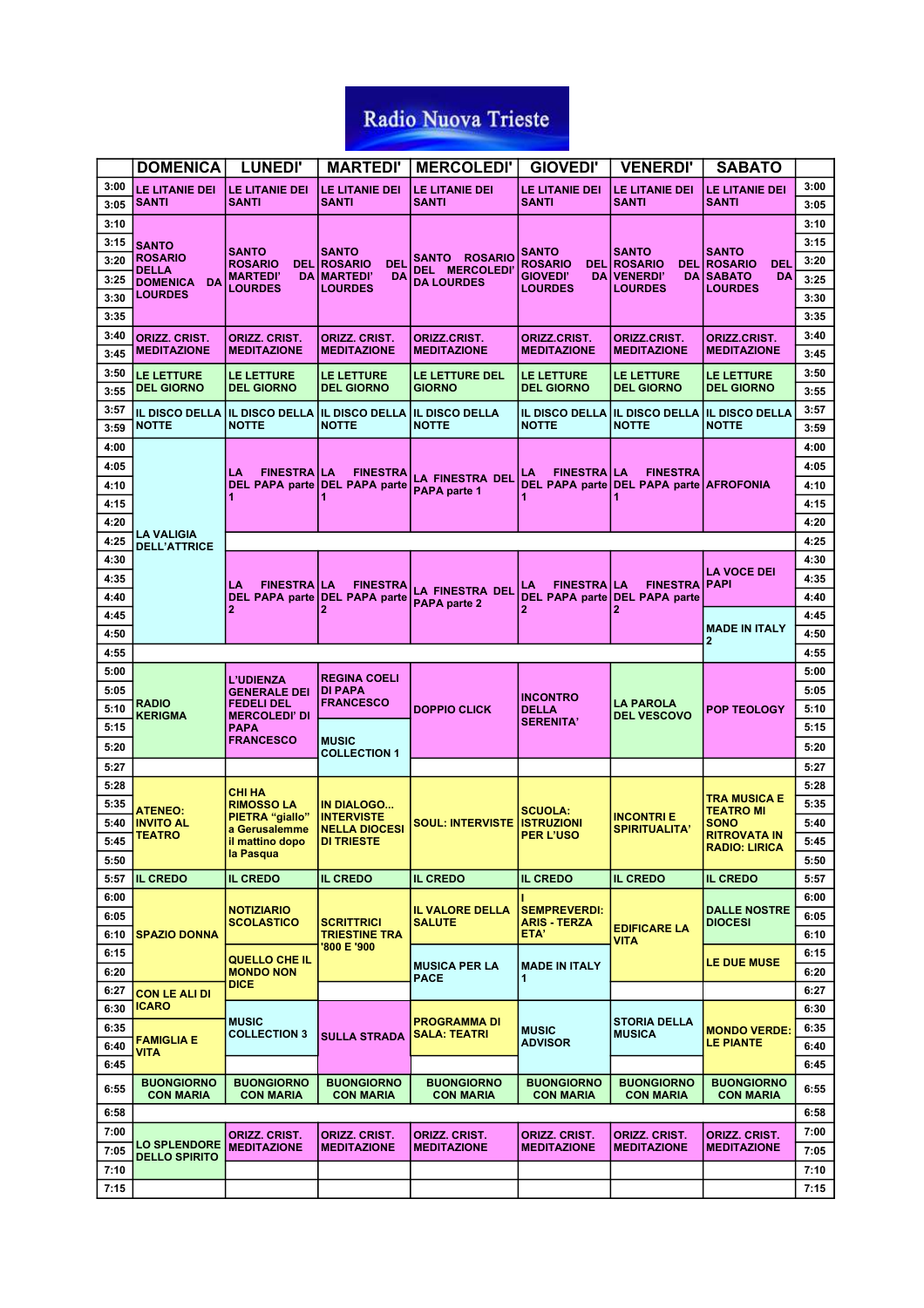|                | <b>DOMENICA</b>                          | <b>LUNEDI'</b>                        | <b>MARTEDI'</b>                        | <b>MERCOLEDI'</b>                            | <b>GIOVEDI'</b>                     | <b>VENERDI'</b>                          | <b>SABATO</b>                               |                |
|----------------|------------------------------------------|---------------------------------------|----------------------------------------|----------------------------------------------|-------------------------------------|------------------------------------------|---------------------------------------------|----------------|
| 7:20<br>7:25   | <b>LE LETTURE</b><br><b>DEL GIORNO</b>   | LE LETTURE<br><b>DEL GIORNO</b>       | <b>LE LETTURE</b><br><b>DEL GIORNO</b> | LE LETTURE DEL<br><b>GIORNO</b>              | LE LETTURE<br><b>DEL GIORNO</b>     | LE LETTURE<br><b>DEL GIORNO</b>          | <b>LE LETTURE</b><br><b>DEL GIORNO</b>      | 7:20<br>7:25   |
| 7:30           |                                          |                                       |                                        |                                              |                                     |                                          |                                             | 7:30           |
| 7:35           | <b>TEMPO DI</b><br><b>PREGHIERA</b>      | <b>SANTA MESSA</b>                    | <b>SANTA MESSA</b>                     |                                              | <b>SANTA MESSA</b>                  | <b>SANTA MESSA</b>                       | SANTA MESSA                                 | 7:35           |
| 7:40           |                                          | <b>IN LATINO</b><br><b>DALLA</b>      | <b>IN LATINO</b><br><b>DALLA</b>       | <b>SANTA MESSA IN</b><br><b>LATINO DALLA</b> | <b>IN LATINO</b><br><b>DALLA</b>    | <b>IN LATINO</b><br><b>DALLA</b>         | <b>IN LATINO</b><br><b>DALLA</b>            | 7:40           |
| 7:45           |                                          | <b>CAPPELLA</b>                       | <b>CAPPELLA</b>                        | <b>CAPPELLA DELLA</b>                        | <b>CAPPELLA</b>                     | <b>CAPPELLA</b>                          | <b>CAPPELLA</b>                             | 7:45           |
| 7:50           | <b>SEMPREVERDI:</b>                      | <b>DELLA RADIO</b><br><b>VATICANA</b> | <b>DELLA RADIO</b><br>VATICANA         | <b>RADIO VATICANA</b>                        | <b>DELLA RADIO</b><br>VATICANA      | <b>DELLA RADIO</b><br><b>VATICANA</b>    | <b>DELLA RADIO</b><br>VATICANA              | 7:50           |
| 7:55           | <b>ARIS - TERZA</b>                      |                                       |                                        |                                              |                                     |                                          |                                             | 7:55           |
| 7:58           | ETA'                                     | SPOT 1                                | <b>SPOT1</b>                           | <b>SPOT1</b>                                 | <b>SPOT1</b>                        | <b>SPOT1</b>                             | SPOT 1                                      | 7:58           |
| 8:00           |                                          | <b>RADIO</b>                          | <b>RADIO</b>                           | <b>RADIO GIORNALE</b>                        | <b>RADIO</b>                        | <b>RADIO</b>                             | <b>RADIO</b>                                | 8:00           |
| 8:05           |                                          | <b>GIORNALE RV</b>                    | <b>GIORNALE RV</b>                     | <b>RV</b>                                    | <b>GIORNALE RV</b>                  | <b>GIORNALE RV</b>                       | <b>GIORNALE RV</b>                          | 8:05           |
| 8:10           | <b>SULLA STRADA</b>                      |                                       |                                        |                                              |                                     |                                          |                                             | 8:10           |
| 8:15           |                                          | <b>CHIESA E</b>                       | <b>CHIESA E</b>                        | <b>CHIESA E</b>                              | <b>CHIESA E</b>                     | <b>CHIESA E</b>                          | <b>CHIESA E</b>                             | 8:15           |
| 8:20           |                                          | <b>COMUNITA'</b>                      | <b>COMUNITA'</b>                       | <b>COMUNITA'</b>                             | <b>COMUNITA'</b>                    | <b>COMUNITA'</b>                         | <b>COMUNITA'</b>                            | 8:20           |
| 8:25           |                                          |                                       |                                        |                                              |                                     |                                          |                                             | 8:25           |
| 8:28           | IL DISCO DEL<br><b>GIORNO</b>            | <b>IL DISCO DEL</b><br><b>GIORNO</b>  | IL DISCO DEL<br><b>GIORNO</b>          | <b>IL DISCO DEL</b><br><b>GIORNO</b>         | IL DISCO DEL<br><b>GIORNO</b>       | IL DISCO DEL<br><b>GIORNO</b>            | <b>IL DISCO DEL</b><br><b>GIORNO</b>        | 8:28           |
| 8:31           | <b>IL SALMO</b>                          | <b>IL SALMO</b>                       | <b>IL SALMO</b>                        | <b>IL SALMO</b>                              | <b>IL SALMO</b>                     | <b>IL SALMO</b>                          | <b>IL SALMO</b>                             | 8:31           |
| 8:34           | <b>SANTI CHIESA</b>                      | <b>SANTI CHIESA</b>                   | <b>SANTI CHIESA</b>                    | <b>SANTI CHIESA</b>                          | <b>SANTI CHIESA</b>                 | <b>SANTI CHIESA</b>                      | <b>SANTI CHIESA</b>                         | 8:34           |
| 8:37           |                                          | <b>CONTRIB. RADIO</b>                 | <b>CONTRIB. RADIO</b>                  | <b>CONTRIB. RADIO</b>                        | <b>CONTRIB. RADIO</b>               | <b>CONTRIB. RADIO</b>                    | <b>CONTRIB. RADIO</b>                       | 8:37           |
| 8:45           | <b>DALLE NOSTRE</b>                      | <b>CANZONCINE</b>                     | <b>CANZONCINE</b>                      | <b>CANZONCINE</b><br><b>BAMBINI</b>          | <b>CANZONCINE</b><br><b>BAMBINI</b> | <b>CANZONCINE</b>                        | CANZONCINE                                  | 8:45           |
| 8:50           | <b>DIOCESI</b>                           | <b>BAMBINI</b><br><b>BAMBINI</b>      |                                        |                                              |                                     | <b>BAMBINI</b>                           | <b>BAMBINI</b>                              | 8:50           |
| 8:55           |                                          |                                       |                                        |                                              |                                     |                                          |                                             | 8:55           |
| 8:58           |                                          | <b>SPOT 2</b>                         | <b>SPOT 2</b>                          | <b>SPOT 2</b>                                | <b>SPOT 2</b>                       | <b>SPOT 2</b>                            | <b>SPOT 2</b>                               | 8:58           |
| 9:00           |                                          | <b>GR FLASH</b><br><b>INBLU</b>       | <b>GR FLASH</b><br><b>INBLU</b>        | <b>GR FLASH INBLU</b>                        | <b>GR FLASH</b><br><b>INBLU</b>     | <b>GR FLASH</b><br><b>INBLU</b>          | <b>GR FLASH</b><br><b>INBLU</b>             | 9:00           |
|                |                                          |                                       |                                        |                                              |                                     |                                          |                                             |                |
| 9:03           | <b>ALLA</b>                              |                                       |                                        |                                              |                                     |                                          |                                             | 9:03           |
| 9:10           | <b>SCOPERTA DI</b>                       |                                       |                                        |                                              |                                     |                                          |                                             | 9:10           |
| 9:15           |                                          |                                       |                                        |                                              |                                     |                                          |                                             | 9:15           |
| 9:20           |                                          |                                       |                                        | <b>L'UDIENZA</b>                             |                                     |                                          |                                             | 9:20           |
| 9:25           |                                          |                                       |                                        | <b>GENERALE DEI</b>                          |                                     |                                          |                                             | 9:25           |
| 9:30           |                                          | <b>BUONGIORNO</b><br><b>INBLU</b>     | <b>BUONGIORNO</b><br><b>INBLU</b>      | <b>FEDELI DEL</b><br><b>MERCOLEDI' DI</b>    | <b>BUONGIORNO</b><br><b>INBLU</b>   | <b>BUONGIORNO</b><br><b>INBLU</b>        | INBLU<br><b>L'ECONOMIA</b>                  | 9:30           |
| 9:35           |                                          |                                       |                                        | <b>PAPA</b><br><b>FRANCESCO</b>              |                                     |                                          |                                             | 9:35           |
| 9:40           |                                          |                                       |                                        |                                              |                                     |                                          |                                             | 9:40           |
| 9:45           | OGNI VITA UNA                            |                                       |                                        |                                              |                                     |                                          |                                             | 9:45           |
| 9:50           | <b>STORIA: TUTTE</b><br><b>LE STRADE</b> |                                       |                                        |                                              |                                     |                                          |                                             | 9:50           |
| 9:55           | <b>PORTANO A</b>                         |                                       | <b>SPOT 3</b>                          |                                              |                                     | <b>SPOT3</b>                             |                                             | 9:55           |
| 9:58<br>10:00  | <b>DIO</b>                               | <b>SPOT 3</b><br><b>GR FLASH</b>      | <b>GR FLASH</b>                        | <b>SPOT 3</b><br><b>GR FLASH INBLU</b>       | <b>SPOT 3</b><br><b>GR FLASH</b>    | <b>GR FLASH</b>                          | <b>SPOT 3</b>                               | 8:58<br>10:00  |
| 10:03          |                                          | <b>INBLU</b>                          | <b>INBLU</b>                           |                                              | <b>INBLU</b>                        | <b>INBLU</b>                             |                                             | 10:03          |
|                |                                          |                                       | <b>MONDO VERDE:</b>                    |                                              | <b>IL VALORE</b>                    | <b>LE NOSTRE</b>                         | СНІ НА                                      |                |
| 10:10          |                                          | SCRITTRICI<br>TRIESTINE TRA           | <b>LE PIANTE</b>                       | <b>PASTORI</b>                               | <b>DELLA SALUTE</b>                 | <b>COMUNITA' -</b><br><b>SAN MARTINO</b> | <b>RIMOSSO LA</b><br><b>PIETRA</b> "giallo" | 10:10          |
| 10:15          | <b>STORIA DELLA</b>                      | '800 E '900                           |                                        |                                              |                                     | <b>AL CAMPO -</b>                        | a Gerusalemme<br>il mattino dopo            | 10:15          |
| 10:20          | <b>MUSICA</b>                            |                                       | <b>MADE IN ITALY</b>                   |                                              | <b>MUSIC</b>                        | <b>SANT'EGIDIO</b>                       | la Pasqua                                   | 10:20          |
| 10:27<br>10:30 |                                          |                                       | 2                                      |                                              | <b>COLLECTION 3</b>                 |                                          |                                             | 10:27<br>10:30 |
| 10:35          |                                          |                                       |                                        |                                              |                                     | <b>CON LE ALI DI</b>                     |                                             | 10:35          |
|                | 10:40 CONCERTO                           | <b>RADIO</b>                          |                                        |                                              |                                     | <b>ICARO</b>                             | <b>LA PAROLA</b>                            | 10:40          |
| 10:45          | <b>SPIRITUALE / IN</b>                   | <b>KERIGMA</b>                        | TERRA E VITA                           | <b>ALLA SCOPERTA</b>                         | <b>COME SOLE</b>                    |                                          | <b>DEL VESCOVO</b>                          | 10:45          |
| 10:50          | <b>CONCERTO</b>                          |                                       |                                        | <b>DI</b>                                    | <b>DALL'ALTO</b>                    | <b>DALLE NOSTRE</b>                      |                                             | 10:50          |
| 10:57          |                                          |                                       |                                        |                                              |                                     | <b>DIOCESI</b>                           |                                             | 10:57          |
| 10:58          |                                          |                                       |                                        |                                              |                                     |                                          |                                             | 10:58          |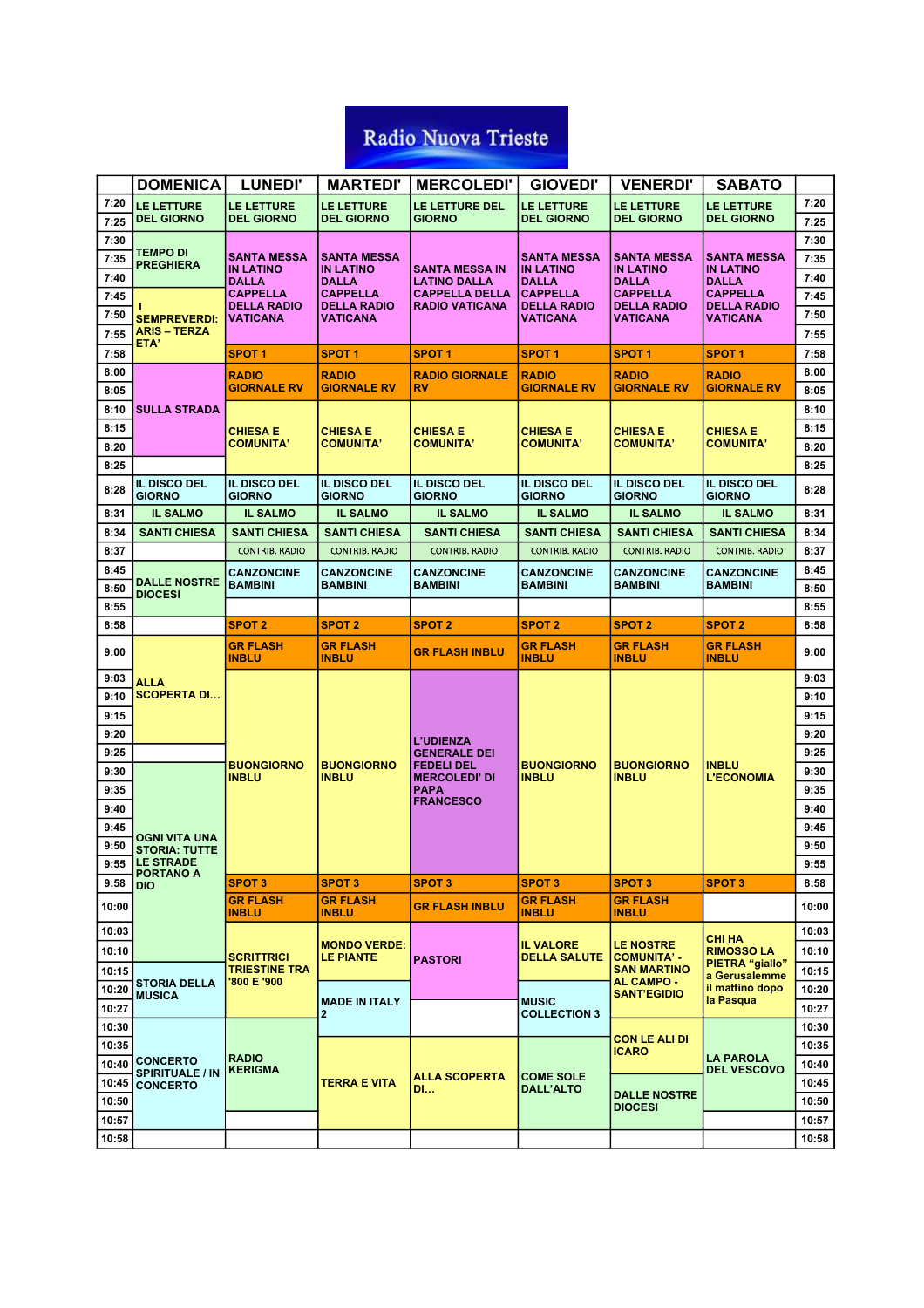|       | <b>DOMENICA</b>                           | <b>LUNEDI'</b>                      | <b>MARTEDI'</b>                            | <b>MERCOLEDI'</b>                               | <b>GIOVEDI'</b>                           | <b>VENERDI'</b>                             | <b>SABATO</b>                         |                |
|-------|-------------------------------------------|-------------------------------------|--------------------------------------------|-------------------------------------------------|-------------------------------------------|---------------------------------------------|---------------------------------------|----------------|
| 11:00 |                                           | <b>GR FLASH</b><br><b>INBLU</b>     | <b>GR FLASH</b><br><b>INBLU</b>            | <b>GR FLASH INBLU</b>                           | <b>GR FLASH</b><br><b>INBLU</b>           | <b>GR FLASH</b><br><b>INBLU</b>             | <b>GR FLASH</b><br><b>INBLU</b>       | 11:00          |
| 11:03 |                                           |                                     |                                            |                                                 |                                           | <b>PROGRAMMA</b>                            |                                       | 11:03          |
| 11:10 |                                           |                                     |                                            |                                                 | <b>RASSEGNA</b><br><b>CORALE</b>          | <b>DI SALA:</b>                             |                                       | 11:10          |
| 11:15 |                                           |                                     |                                            |                                                 |                                           | <b>TEATRI</b>                               |                                       | 11:15          |
| 11:20 |                                           |                                     | <b>SPECIALE</b>                            |                                                 |                                           |                                             |                                       | 11:20          |
| 11:25 | <b>SANTA MESSA</b>                        |                                     | <b>RADIO 4</b>                             | DI COSA                                         | <b>MUSICA PER LA I</b><br><b>PACE</b>     | <b>LA VOCE DEI</b><br>PAPI                  | CAPO IN B                             | 11:25          |
| 11:30 | <b>FESTIVA</b>                            | <b>MUSICA</b><br><b>EVERGREEN</b>   | <b>MUSICALE /</b><br><b>CONCERTO</b>       | <b>PARLIAMO OGGI</b><br><b>UNA VISIONE A</b>    |                                           |                                             | <b>INFORMAZIONE</b>                   | 11:30          |
| 11:35 |                                           |                                     | <b>SPIRITUALE / IN</b>                     | 360° DEL MONDO                                  |                                           |                                             | ED ATTUALITA'                         | 11:35          |
| 11:40 |                                           |                                     | <b>CONCERTO</b>                            |                                                 |                                           |                                             |                                       | 11:40          |
| 11:45 |                                           |                                     |                                            |                                                 | <b>APRITI CIELO:</b><br><b>SOCIALE</b>    | <b>IL BUON VENTO</b>                        |                                       | 11:45          |
| 11:50 |                                           |                                     |                                            |                                                 |                                           |                                             |                                       | 11:50          |
| 11:55 |                                           |                                     |                                            |                                                 |                                           |                                             |                                       | 11:55          |
| 11:58 |                                           |                                     |                                            |                                                 |                                           |                                             |                                       | 11:58          |
| 12:00 | <b>REGINA COELI</b>                       | <b>GR FLASH</b><br>INBLU            | GR FLASH<br><b>INBLU</b>                   | <u>GR FLASH INBLU</u>                           | <u>GR FLASH</u><br><b>INBLU</b>           | <b>GR FLASH</b><br><b>INBLU</b>             | GR FLASH<br><b>INBLU</b>              | 12:00          |
| 12:05 | <b>DI PAPA</b>                            |                                     |                                            |                                                 |                                           |                                             |                                       | 12:05          |
| 12:10 | <b>FRANCESCO</b>                          | <b>MUSIC</b>                        | <b>MUSIC</b>                               | <b>MADE IN ITALY 4</b>                          | <b>MADE IN ITALY</b>                      | <b>MADE IN ITALY</b>                        | <b>MADE IN ITALY</b>                  | 12:10          |
| 12:15 |                                           | <b>COLLECTION 4</b>                 | <b>COLLECTION 2</b>                        |                                                 | 1                                         | 5                                           | 3                                     | 12:15          |
| 12:20 | QUELLO CHE IL                             | ORIZZ. CRIST.                       | ORIZZ. CRIST.                              | ORIZZ. CRIST.                                   | <b>ORIZZ. CRIST.</b>                      | ORIZZ. CRIST.                               | ORIZZ, CRIST.                         | 12:20          |
| 12:25 | <b>MONDO NON DICE</b>                     | <b>MEDITAZIONE</b>                  | <b>MEDITAZIONE</b>                         | <b>MEDITAZIONE</b>                              | <b>MEDITAZIONE</b>                        | <b>MEDITAZIONE</b>                          | <b>MEDITAZIONE</b>                    | 12:25          |
| 12:30 |                                           |                                     |                                            |                                                 |                                           |                                             |                                       | 12:30          |
|       | 12:35 IN DIALOGO                          |                                     |                                            |                                                 |                                           | TRA MUSICA E                                |                                       | 12:35          |
| 12:40 | <b>INTERVISTE</b><br><b>NELLA DIOCESI</b> | INCONTRI E                          | <b>SCUOLA:</b><br>L'ISTRUZIONI             | LE NOTE FACILI                                  | <b>SPAZIO DONNA</b>                       | <b>TEATRO MI</b><br><b>SONO</b>             | TERRA E VITA                          | 12:40          |
|       | 12:45   DI TRIESTE                        | <b>SPIRITUALITA'</b>                | <b>PER L'USO</b>                           |                                                 |                                           | <b>RITROVATA IN</b><br><b>RADIO: LIRICA</b> |                                       | 12:45          |
| 12:50 |                                           |                                     |                                            |                                                 |                                           |                                             |                                       | 12:50          |
| 12:57 |                                           |                                     |                                            |                                                 |                                           |                                             |                                       | 12:57          |
| 12:58 |                                           |                                     |                                            |                                                 |                                           |                                             |                                       | 12:58          |
| 13:00 |                                           | <b>GR FLASH</b>                     | <b>GR FLASH</b>                            |                                                 | <u>GR FLASH</u>                           | <b>GR FLASH</b>                             | <b>GR FLASH</b>                       | 13:00          |
| 13:05 | LA BIBLIOTECA<br>DI                       | <b>INBLU</b>                        | <b>INBLU</b>                               | <b>GR FLASH INBLU</b>                           | <b>INBLU</b>                              | <b>INBLU</b>                                | <b>INBLU</b>                          | 13:05          |
|       | 13:10 GERUSALEMME                         |                                     |                                            |                                                 |                                           |                                             |                                       | 13:10          |
| 13:15 | <b>EDITORIA</b><br><b>SPIRITUALE</b>      | IL MONDO ALLA                       | <b>IL MONDO ALLA</b>                       |                                                 | <b>IL MONDO ALLA</b>                      | <b>IL MONDO ALLA</b>                        | <b>IL MONDO ALLA</b>                  | 13:15          |
| 13:20 |                                           | <b>RADIO</b>                        | <b>RADIO</b>                               | <b>IL MONDO ALLA</b><br><b>RADIO EDIZIONE 1</b> | <b>RADIO</b>                              | <b>RADIO</b>                                | <b>RADIO</b>                          | 13:20          |
| 13:25 |                                           | <b>EDIZIONE 1</b>                   | <b>EDIZIONE 1</b>                          |                                                 | <b>EDIZIONE 1</b>                         | <b>EDIZIONE 1</b>                           | <b>EDIZIONE 1</b>                     | 13:25          |
| 13:30 |                                           |                                     |                                            |                                                 |                                           |                                             |                                       | 13:30          |
| 13:35 | <b>MIRKO</b>                              |                                     |                                            |                                                 |                                           |                                             |                                       | 13:35          |
| 13:40 | <b>RISPONDE:</b>                          |                                     |                                            | IL MONDO ALLA IL MONDO ALLA IL MONDO ALLA       | IL MONDO ALLA IL MONDO ALLA IL MONDO ALLA |                                             |                                       | 13:40          |
|       | 13:45 POLITICA E<br><b>CHIESA</b>         | <b>RADIO</b><br><b>EDIZIONE 2</b>   | <b>RADIO</b><br><b>EDIZIONE 2</b>          | <b>RADIO EDIZIONE 2</b>                         | <b>RADIO</b><br><b>EDIZIONE 2</b>         | <b>RADIO</b><br><b>EDIZIONE 2</b>           | <b>RADIO</b><br><b>EDIZIONE 2</b>     | 13:45          |
| 13:50 |                                           |                                     |                                            |                                                 |                                           |                                             |                                       | 13:50          |
| 13:55 |                                           |                                     |                                            |                                                 |                                           |                                             |                                       | 13:55          |
| 13:58 | <b>MUSIC</b>                              |                                     |                                            |                                                 |                                           |                                             |                                       | 13:58          |
| 14:00 | <b>COLLECTION 2</b>                       | <b>GR FLASH</b><br><b>INBLU</b>     | <b>GR FLASH</b><br><b>INBLU</b>            | <b>GR FLASH INBLU</b>                           | <b>GR FLASH</b><br><b>INBLU</b>           | <b>GR FLASH</b><br><b>INBLU</b>             | <b>GR FLASH</b><br><b>INBLU</b>       | 14:00          |
| 14:05 |                                           |                                     |                                            |                                                 |                                           |                                             |                                       | 14:05          |
|       | 14:10 SALMO SAB                           | <b>SALMO DOM</b>                    | <b>SALMO LUN</b>                           | <b>SALMO MAR</b>                                | <b>SALMO MER</b>                          | <b>SALMO GIO</b>                            | <b>LE DUE MUSE</b>                    | 14:10          |
| 14:17 | <b>14:13 IL CREDO</b>                     | <b>IL CREDO</b>                     | <b>IL CREDO</b>                            | <b>IL CREDO</b>                                 | <b>IL CREDO</b>                           | <b>IL CREDO</b>                             | <b>SALMO VEN</b>                      | 14:13<br>14:17 |
|       | <b>SANTO</b>                              |                                     |                                            |                                                 |                                           | <b>SANTO</b>                                | <b>IL CREDO</b>                       | 14:30          |
| 14:35 | 14:30 ROSARIO<br><b>DELLA</b>             | <b>SANTO</b><br><b>ROSARIO</b>      | <b>SANTO</b><br><b>DEL ROSARIO</b><br>DEL  | <b>SANTO ROSARIO</b><br><b>DEL MERCOLEDI</b>    | <b>SANTO</b><br><b>ROSARIO</b>            | <b>DEL ROSARIO</b><br><b>DEL</b>            |                                       | 14:35          |
|       | <b>DOMENICA</b><br>14:40 SABATO           | <b>LUNEDI'</b><br><b>DA LOURDES</b> | <b>DA MARTEDI'</b><br>DA<br><b>LOURDES</b> | <b>DA LOURDES</b>                               | <b>GIOVEDI'</b><br><b>LOURDES</b>         | DA VENERDI'<br><b>DA</b><br><b>LOURDES</b>  | <b>SANTO</b>                          | 14:40          |
| 14:45 | <b>LOURDES</b>                            |                                     |                                            |                                                 |                                           |                                             | <b>ROSARIO</b><br><b>DEL</b>          | 14:45          |
| 14:50 |                                           |                                     |                                            |                                                 |                                           |                                             | <b>SABATO</b><br>DA<br><b>LOURDES</b> | 14:50          |
| 14:55 | IL DISCO DEL<br><b>GIORNO</b>             | IL DISCO DEL<br><b>GIORNO</b>       | <b>IL DISCO DEL</b><br><b>GIORNO</b>       | IL DISCO DEL<br><b>GIORNO</b>                   | IL DISCO DEL<br><b>GIORNO</b>             | <b>IL DISCO DEL</b><br><b>GIORNO</b>        |                                       | 14:55          |
| 14:58 |                                           |                                     |                                            |                                                 |                                           |                                             |                                       | 14:58          |
|       |                                           | <b>GR FLASH</b>                     | <b>GR FLASH</b>                            |                                                 | <b>GR FLASH</b>                           | <b>GR FLASH</b>                             | IL DISCO DEL<br><b>GIORNO</b>         |                |
| 15:00 |                                           | <b>INBLU</b>                        | <b>INBLU</b>                               | <b>GR FLASH INBLU</b>                           | <b>INBLU</b>                              | <b>INBLU</b>                                |                                       | 15:00          |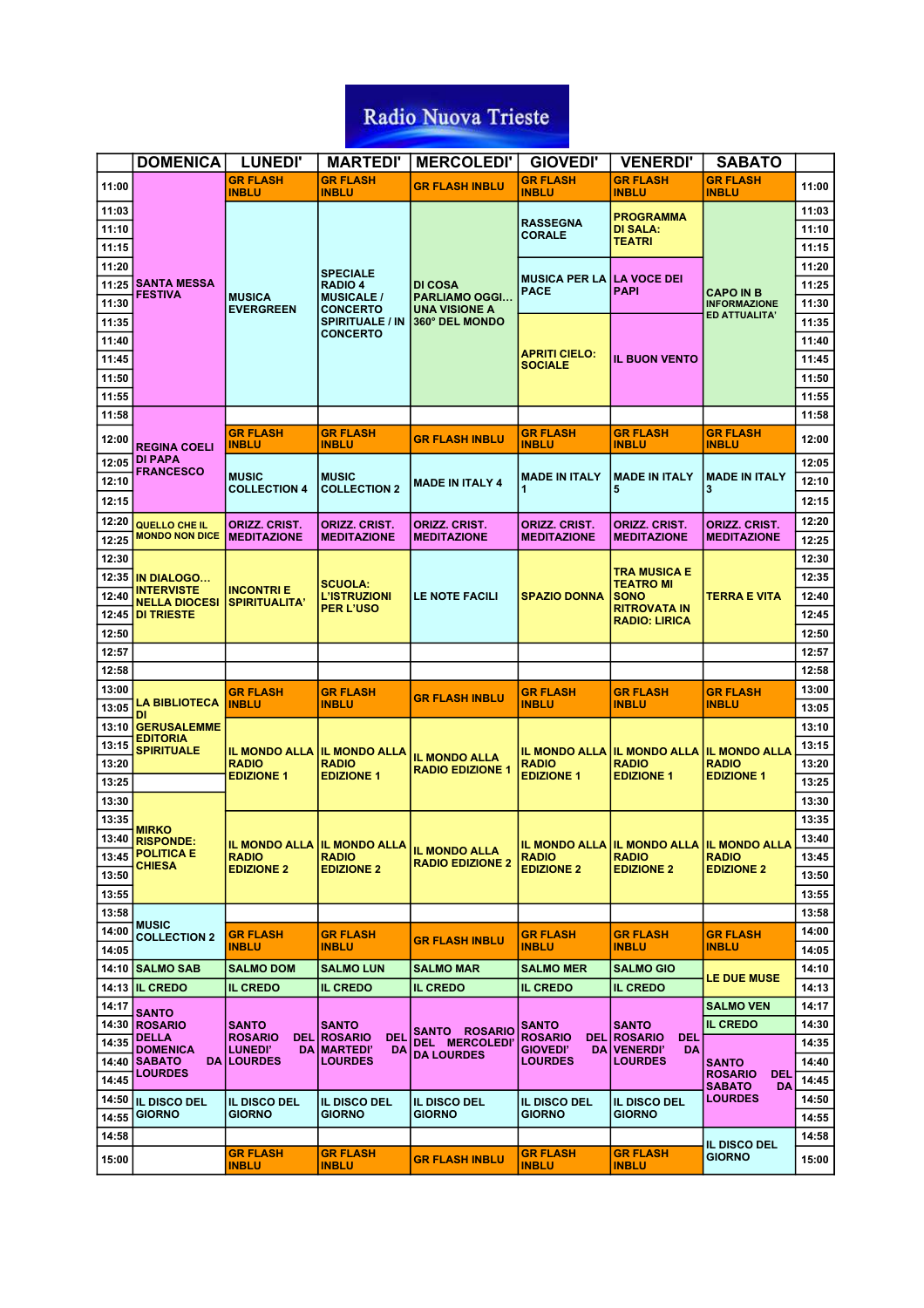|                | <b>DOMENICA</b>                     | <b>LUNEDI'</b>                            | <b>MARTEDI'</b>                         | <b>MERCOLEDI'</b>                         | <b>GIOVEDI'</b>                        | <b>VENERDI'</b>                           | <b>SABATO</b>                                |                |
|----------------|-------------------------------------|-------------------------------------------|-----------------------------------------|-------------------------------------------|----------------------------------------|-------------------------------------------|----------------------------------------------|----------------|
| 15:03          |                                     |                                           | <b>LE DUE MUSE</b>                      |                                           |                                        |                                           |                                              | 15:03          |
| 15:05          |                                     |                                           |                                         |                                           |                                        |                                           | <b>FATIMA: IL</b>                            | 15:05          |
| 15:10          |                                     | <b>EDIFICARE LA</b><br>VITA               | <b>MADE ITALY 3</b>                     | <b>ATENEO: INVITO</b><br><b>AL TEATRO</b> |                                        | <b>APRITI CIELO:</b>                      | <b>TEMPIO DI M.TE</b>                        | 15:10          |
| 15:15          |                                     |                                           |                                         |                                           | SOUL:<br><b>INTERVISTE</b>             | <b>SOCIALE</b>                            | <b>GRISA</b>                                 | 15:15          |
| 15:20          |                                     |                                           | <b>CON LE ALI DI</b><br>ICARO           |                                           |                                        |                                           |                                              | 15:20          |
| 15:25          |                                     |                                           |                                         |                                           |                                        |                                           |                                              | 15:25          |
| 15:30          | <b>DOMENICA</b><br><b>CLASSICA</b>  |                                           |                                         |                                           |                                        | <b>CHI HA</b>                             |                                              | 15:30          |
| 15:35          |                                     |                                           | <b>LE NOSTRE</b><br><b>COMUNITA' -</b>  | <b>SCRITTRICI</b>                         |                                        | <b>RIMOSSO LA</b>                         |                                              | 15:35          |
| 15:40          |                                     | <b>CONCERTO</b><br><b>SPIRITUALE / IN</b> | <b>SAN MARTINO</b><br><b>AL CAMPO -</b> | <b>TRIESTINE TRA</b><br>'800 E '900       | <b>MONDO VERDE</b>                     | PIETRA "giallo"<br>a Gerusalemme          | <b>SPAZIO DONNA</b>                          | 15:40          |
| 15:45          |                                     | <b>CONCERTO</b>                           | <b>SANT'EGIDIO</b>                      |                                           | <b>LE PIANTE</b>                       | il mattino dopo<br>la Pasqua              |                                              | 15:45          |
| 15:50          |                                     |                                           |                                         |                                           |                                        |                                           |                                              | 15:50          |
| 15:57          |                                     |                                           |                                         |                                           |                                        |                                           |                                              | 15:57          |
| 15:58          |                                     | <b>SPOT 4</b>                             | <b>SPOT 4</b>                           | <b>SPOT 4</b>                             | <b>SPOT 4</b>                          | <b>SPOT 4</b>                             |                                              | 15:58          |
| 16:00          |                                     | <b>GR FLASH</b><br><b>INBLU</b>           | <b>GR FLASH</b><br><b>INBLU</b>         | <b>GR FLASH INBLU</b>                     | <b>GR FLASH</b><br><b>INBLU</b>        | <b>GR FLASH</b><br><b>INBLU</b>           |                                              | 16:00          |
| 16:03          |                                     |                                           |                                         |                                           |                                        |                                           |                                              | 16:03          |
| 16:05          |                                     |                                           |                                         |                                           |                                        |                                           |                                              | 16:05          |
| 16:10          |                                     |                                           |                                         |                                           |                                        |                                           |                                              | 16:10          |
| 16:15          |                                     |                                           |                                         |                                           |                                        |                                           | <b>OGNI VITA UNA</b><br><b>STORIA: TUTTE</b> | 16:15          |
| 16:20          | <b>RAPHAEL:</b>                     |                                           |                                         | <b>SPECIALE RADIO 1</b>                   | <b>SPECIALE</b>                        | <b>SPECIALE</b>                           | <b>LE STRADE</b><br><b>PORTANO A</b>         | 16:20          |
| 16:25          | <b>ACCANTO ALL'</b>                 | DI LA E DI QUA,<br><b>LA CRESTA</b>       | <b>BUONA BIBBIA</b>                     | / ATTUALITA' /                            | RADIO 3/                               | RADIO 2/                                  | <b>DIO</b>                                   | 16:25          |
| 16:30          | <b>AMMALATO</b>                     | <b>SULLA ZAMPA</b>                        | <b>A TUTTI</b>                          | <b>DIOCESI DI</b><br><b>TRESTE</b>        | <b>CULTURALE /</b><br><b>TEMATICO</b>  | <b>INCONTRI</b> /<br><b>STUDIUM FIDEI</b> |                                              | 16:30          |
| 16:35          |                                     |                                           |                                         |                                           |                                        |                                           |                                              | 16:35          |
| 16:40          |                                     |                                           |                                         |                                           |                                        |                                           |                                              | 16:40          |
| 16:45          |                                     |                                           |                                         |                                           |                                        |                                           | <b>TEMPO DI</b>                              | 16:45          |
| 16:50          |                                     |                                           |                                         |                                           |                                        |                                           | <b>PREGHIERA</b>                             | 16:50          |
| 16:55          |                                     |                                           |                                         |                                           |                                        |                                           |                                              | 16:55          |
|                |                                     |                                           |                                         |                                           |                                        |                                           |                                              |                |
| 16:58          |                                     | <b>SPOT 5</b>                             | <b>SPOT 5</b>                           | <b>SPOT 5</b>                             | <b>SPOT 5</b>                          | <b>SPOT 5</b>                             |                                              | 16:58          |
| 17:00          |                                     | <b>GR FLASH</b><br><b>INBLU</b>           | <b>GR FLASH</b><br><b>INBLU</b>         | <b>GR FLASH INBLU</b>                     | <b>GR FLASH</b><br><b>INBLU</b>        | <b>GR FLASH</b><br><b>INBLU</b>           | <b>QUELLO CHE IL</b>                         | 17:00          |
| 17:03          |                                     |                                           |                                         |                                           |                                        |                                           | <b>MONDO NON</b>                             | 17:03          |
| 17:05          | <b>INCONTRO</b>                     |                                           |                                         |                                           |                                        |                                           | <b>DICE</b>                                  | 17:05          |
| 17:10          | <b>DELLA</b>                        | <b>SULLA STRADA</b>                       | <b>II CELLANTI</b>                      | <b>IL BUON VENTO</b>                      | <b>LA PAROLA</b><br><b>DEL VESCOVO</b> |                                           |                                              | 17:10          |
| 17:15          | <b>SERENITA'</b>                    |                                           |                                         |                                           |                                        |                                           | <b>RASSEGNA</b><br><b>CORALE</b>             | 17:15          |
| 17:20          |                                     |                                           |                                         |                                           |                                        |                                           |                                              | 17:20          |
| 17:25          |                                     |                                           |                                         |                                           |                                        | <b>CAPO IN B</b><br><b>INFORMAZIONE</b>   |                                              | 17:25          |
| 17:30          |                                     |                                           |                                         |                                           |                                        | ED ATTUALITA'                             |                                              | 17:30          |
| 17:35          | <b>MUSICA PER LA</b><br><b>PACE</b> |                                           | <b>TRA MUSICA E</b>                     |                                           | <b>LA BIBLIOTECA</b>                   |                                           | <b>MIRKO</b>                                 | 17:35          |
| 17:40          |                                     | FATIMA: IL<br>TEMPIO DI M.TE              | <b>TEATRO MI</b><br><b>SONO</b>         | TERRA E VITA                              | <b>DI</b><br><b>GERUSALEMME</b>        |                                           | <b>RISPONDE:</b>                             | 17:40          |
| 17:45          | <b>LA VOCE DEI</b>                  | <b>GRISA</b>                              | <b>RITROVATA IN</b>                     |                                           | <b>EDITORIA</b>                        |                                           | <b>POLITICA E</b><br><b>CHIESA</b>           | 17:45          |
| 17:50          | <b>PAPI</b>                         |                                           | <b>RADIO: LIRICA</b>                    |                                           | <b>SPIRITUALE</b>                      |                                           |                                              | 17:50          |
| 17:55          |                                     |                                           |                                         |                                           |                                        |                                           |                                              | 17:55          |
| 17:58          |                                     |                                           |                                         |                                           |                                        |                                           |                                              | 17:58          |
| 18:00          | <b>MUSIC</b>                        | <b>RADIO</b>                              | <b>RADIO</b>                            | <b>RADIO GIORNALE</b>                     | <b>RADIO</b>                           | <b>RADIO</b>                              | <b>RADIO</b>                                 | 18:00          |
| 18:05          | <b>COLLECTION 4</b>                 | <b>GIORNALE</b><br><b>INBLU</b>           | <b>GIORNALE</b><br><b>INBLU</b>         | <b>INBLU</b>                              | <b>GIORNALE</b><br><b>INBLU</b>        | <b>GIORNALE</b><br><b>INBLU</b>           | <b>GIORNALE</b><br><b>INBLU</b>              | 18:05          |
| 18:10<br>18:17 | PILLOLE CATECH.                     | PILLOLE CATECH.                           | PILLOLE CATECH.                         | PILLOLE CATECH.                           | PILLOLE CATECH.                        | PILLOLE CATECH.                           | PILLOLE CATECH.                              | 18:10<br>18:17 |
| 18:20          | <b>LE LETTURE</b>                   | <b>LE LETTURE</b>                         | <b>LE LETTURE</b>                       | <b>LE LETTURE DEL</b>                     | LE LETTURE                             | <b>LE LETTURE</b>                         | <b>LE LETTURE</b>                            | 18:20          |
| 18:25          | <b>DEL GIORNO</b>                   | <b>DEL GIORNO</b>                         | <b>DEL GIORNO</b>                       | <b>GIORNO</b>                             | <b>DEL GIORNO</b>                      | <b>DEL GIORNO</b>                         | <b>DEL GIORNO</b>                            | 18:25          |
| 18:30          |                                     |                                           |                                         |                                           |                                        |                                           |                                              | 18:30          |
| 18:35          |                                     |                                           |                                         |                                           |                                        |                                           |                                              | 18:35          |
| 18:40          | <b>BORGHI</b><br><b>D'ITALIA</b>    | <b>CHIESA E</b>                           | <b>CHIESA E</b>                         | <b>CHIESA E</b>                           | <b>CHIESA E</b>                        | <b>CHIESA E</b>                           | <b>CHIESA E</b>                              | 18:40          |
| 18:45          |                                     | <b>COMUNITA'</b>                          | <b>COMUNITA'</b>                        | <b>COMUNITA'</b>                          | <b>COMUNITA'</b>                       | <b>COMUNITA'</b>                          | <b>COMUNITA'</b>                             | 18:45          |
| 18:50          |                                     |                                           |                                         |                                           |                                        |                                           |                                              | 18:50          |
| 18:57          |                                     |                                           |                                         |                                           |                                        |                                           |                                              | 18:57          |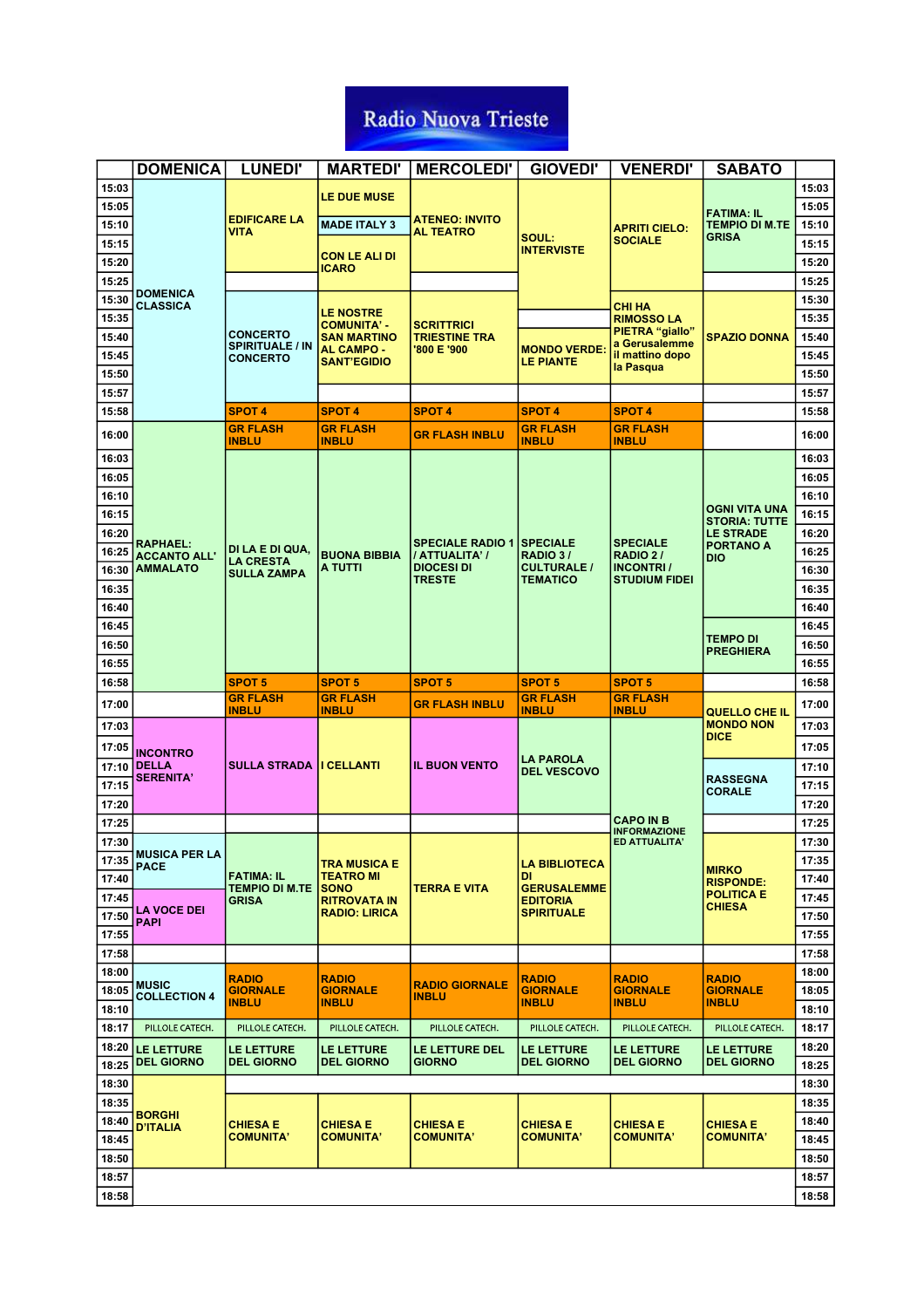|       | <b>DOMENICA</b>                           | <b>LUNEDI'</b>                         | <b>MARTEDI'</b>                     | <b>MERCOLEDI'</b>                           | <b>GIOVEDI'</b>                           | <b>VENERDI'</b>                           | <b>SABATO</b>                       |       |
|-------|-------------------------------------------|----------------------------------------|-------------------------------------|---------------------------------------------|-------------------------------------------|-------------------------------------------|-------------------------------------|-------|
| 19:00 |                                           |                                        |                                     |                                             |                                           |                                           | <b>PROGRAMMA</b>                    | 19:00 |
| 19:05 |                                           |                                        |                                     | <b>COME SOLE</b>                            |                                           | <b>RADIO</b>                              | <b>DI SALA:</b>                     | 19:05 |
| 19:10 |                                           | <b>SPAZIO DONNA</b>                    | <b>INCONTRI E</b>                   | <b>DALL'ALTO</b>                            | <b>EDIFICARE LA</b>                       | <b>KERIGMA</b>                            | TEATRI                              | 19:10 |
| 19:15 |                                           |                                        | <b>SPIRITUALITA'</b>                |                                             | <b>VITA</b>                               |                                           |                                     | 19:15 |
| 19:27 | <b>SPECIALE</b><br><b>RADIO 4</b>         |                                        |                                     |                                             |                                           |                                           | <b>SEMPREVERDI:</b>                 | 19:27 |
| 19:30 | <b>MUSICALE /</b>                         |                                        |                                     |                                             |                                           |                                           | <b>ARIS - TERZA</b><br>ETA'         | 19:30 |
| 19:35 | <b>CONCERTO</b><br><b>SPIRITUALE / IN</b> | <b>MUSIC</b>                           | <b>MADE IN ITALY</b>                | <b>MUSIC</b>                                | <b>STORIA DELLA</b>                       | <b>MADE IN ITALY</b>                      | <b>MADE IN ITALY</b>                | 19:35 |
| 19:40 | <b>CONCERTO</b>                           | <b>COLLECTION 1</b>                    | 1                                   | <b>COLLECTION 3</b>                         | <b>MUSICA</b>                             | 4                                         | 5                                   | 19:40 |
| 19:45 |                                           |                                        |                                     |                                             |                                           | <b>LE DUE MUSE</b>                        |                                     | 19:45 |
| 19:50 |                                           | <b>IL VALORE</b>                       | <b>RASSEGNA</b>                     | <b>FAMIGLIA E VITA</b>                      | <b>CON LE ALI DI</b>                      |                                           | <b>NOTIZIARIO</b>                   | 19:50 |
| 19:55 |                                           | <b>DELLA SALUTE</b>                    | <b>CORALE</b>                       |                                             | <b>ICARO</b>                              |                                           | <b>SCOLASTICO</b>                   | 19:55 |
| 20:00 |                                           |                                        |                                     |                                             |                                           |                                           |                                     | 20:00 |
| 20:05 |                                           |                                        |                                     |                                             | <b>MADE IN ITALY</b>                      | <b>IN DIALOGO</b>                         |                                     | 20:05 |
| 20:10 |                                           | <b>APRITI CIELO:</b>                   |                                     | <b>FATIMA: IL TEMPIO</b>                    | 3                                         | <b>INTERVISTE</b>                         |                                     | 20:10 |
| 20:15 |                                           | <b>SOCIALE</b>                         |                                     | DI M.TE GRISA                               |                                           | <b>NELLA DIOCESI</b><br><b>DI TRIESTE</b> |                                     | 20:15 |
| 20:20 |                                           |                                        |                                     |                                             | <b>MUSIC</b><br><b>COLLECTION 2</b>       |                                           | DI COSA                             | 20:20 |
| 20:27 | <b>JAZZTRAIN</b>                          |                                        | <b>MUSICA</b>                       |                                             |                                           |                                           | <b>PARLIAMO</b><br>OGGI UNA         | 20:27 |
| 20:30 |                                           |                                        | <b>EVERGREEN</b>                    |                                             |                                           |                                           | <b>VISIONE A 360°</b>               | 20:30 |
| 20:35 |                                           |                                        |                                     | <b>LE NOSTRE</b>                            | <b>MIRKO</b>                              |                                           | <b>DEL MONDO</b>                    | 20:35 |
| 20:40 |                                           | <b>ATENEO:</b><br><b>INVITO AL</b>     |                                     | <b>COMUNITA' - SAN</b><br><b>MARTINO AL</b> | <b>RISPONDE:</b>                          | <b>ALLA</b>                               |                                     | 20:40 |
| 20:45 |                                           | <b>TEATRO</b>                          |                                     | <b>CAMPO-</b>                               | <b>POLITICA E</b><br><b>CHIESA</b>        | <b>SCOPERTA DI</b>                        |                                     | 20:45 |
| 20:50 |                                           |                                        |                                     | <b>SANT'EGIDIO</b>                          |                                           |                                           |                                     | 20:50 |
|       |                                           |                                        |                                     | <b>CANZONCINE</b>                           |                                           |                                           |                                     |       |
| 20:57 | <b>CANZONCINE</b>                         | <b>CANZONCINE</b>                      | <b>CANZONCINE</b>                   | <b>BAMBINI</b>                              | <b>CANZONCINE</b>                         | <b>CANZONCINE</b>                         | CANZONCINE                          | 20:57 |
|       | <b>BAMBINI</b>                            | <b>BAMBINI</b>                         | <b>BAMBINI</b>                      |                                             | <b>BAMBINI</b>                            | <b>BAMBINI</b>                            | BAMBINI                             |       |
| 21:00 |                                           |                                        |                                     |                                             |                                           |                                           |                                     | 21:00 |
| 21:05 |                                           |                                        |                                     |                                             | <b>BORGHI</b>                             |                                           | L'INTERVISTA<br>DELLA               | 21:05 |
| 21:08 | <b>PASTORI</b>                            | <b>SOUL</b>                            | <b>POP TEOLOGY</b>                  |                                             | <b>D'ITALIA</b>                           | <b>DOPPIO CLICK</b>                       | BIBLIOTECA DI                       | 21:10 |
| 21:15 |                                           |                                        |                                     |                                             |                                           |                                           | <b>GERUSALEMME</b>                  | 21:15 |
| 21:20 | <b>CONTRIB. RADIO</b>                     | <b>CONTRIB. RADIO</b>                  | <b>CONTRIB. RADIO</b>               | <b>SANTO ROSARIO</b>                        | <b>CONTRIB. RADIO</b>                     | <b>CONTRIB. RADIO</b>                     | <b>CONTRIB. RADIO</b>               | 21:20 |
|       | 21:25 SALMO DOM                           | <b>SALMO LUN</b>                       | <b>SALMO MAR</b>                    | <b>ITALIA IN</b><br><b>PREGHIERA</b>        | <b>SALMO GIO</b>                          | <b>SALMO VEN</b>                          | SALMO SAB                           | 21:25 |
| 21:28 |                                           |                                        |                                     |                                             |                                           |                                           |                                     | 21:28 |
| 21:30 |                                           |                                        |                                     |                                             |                                           |                                           |                                     | 21:30 |
| 21:35 |                                           |                                        |                                     |                                             |                                           |                                           |                                     | 21:35 |
| 21:40 |                                           |                                        |                                     |                                             |                                           | <b>COME SOLE</b>                          |                                     | 21:40 |
| 21:45 |                                           | <b>SPECIALE</b>                        |                                     |                                             |                                           | <b>DALL'ALTO</b>                          |                                     | 21:45 |
|       | <b>SPECIALE</b><br>21:50 RADIO 3/         | <b>RADIO 17</b>                        |                                     | <b>SALMO MER</b>                            |                                           |                                           | <b>SPECIALE</b><br><b>RADIO 2/</b>  | 21:50 |
| 21:55 | <b>SPECIALE</b>                           | <b>SPECIALE</b><br><b>ATTUALITA' /</b> | DI LA E DI QUA,<br><b>LA CRESTA</b> |                                             | <b>RAPHAEL:</b><br><b>ACCANTO</b>         |                                           | <b>SPECIALE</b>                     | 21:55 |
|       | <b>CULTURALE /</b><br>22:00 SPECIALE      | <b>SPECIALE</b>                        | <b>SULLA ZAMPA</b>                  |                                             | ALL'AMMALATO   TEMPO DI                   |                                           | <b>INCONTRI/</b><br><b>SPECIALE</b> | 22:00 |
| 22:05 | <b>TEMATICO</b>                           | <b>DIOCESI DI</b><br><b>TRESTE</b>     |                                     |                                             |                                           | <b>PREGHIERA</b>                          | <b>STUDIUM FIDEI</b>                | 22:05 |
| 22:10 |                                           |                                        |                                     | <b>RADIO KERIGMA</b>                        |                                           |                                           |                                     | 22:10 |
| 22:15 |                                           |                                        |                                     |                                             |                                           | <b>MUSICA PER LA</b>                      |                                     | 22:15 |
| 22:20 |                                           |                                        |                                     |                                             |                                           | <b>PACE</b>                               |                                     | 22:20 |
| 22:25 |                                           |                                        |                                     |                                             |                                           |                                           |                                     | 22:25 |
| 22:30 | <b>RASSEGNA</b>                           | <b>FAMIGLIA E</b>                      |                                     |                                             |                                           | QUELLO CHE IL<br><b>MONDO NON</b>         |                                     | 22:30 |
| 22:35 | <b>CORALE</b>                             | VITA                                   |                                     | <b>CHI HA RIMOSSO</b>                       |                                           | <b>DICE</b>                               |                                     | 22:35 |
| 22:40 |                                           |                                        | <b>IL BUON VENTO</b>                | LA PIETRA "giallo"<br>a Gerusalemme il      | <b>SCRITTRICI</b><br><b>TRIESTINE TRA</b> |                                           | <b>LE NOTE FACILI</b>               | 22:40 |
| 22:45 | <b>MADE IN ITALY</b>                      | <b>MADE IN ITALY</b>                   |                                     | mattino dopo la                             | '800 E '900                               | <b>MUSIC</b>                              |                                     | 22:45 |
| 22:50 | 1                                         | 4                                      |                                     | Pasqua                                      |                                           | <b>COLLECTION 1</b>                       |                                     | 22:50 |
|       | <b>IL DISCO DELLA</b>                     | <b>IL DISCO DELLA</b>                  | <b>IL DISCO DELLA</b>               | <b>IL DISCO DELLA</b>                       |                                           | IL DISCO DELLA IL DISCO DELLA             | <b>IL DISCO DELLA</b>               |       |
| 22:57 | <b>NOTTE</b>                              | <b>NOTTE</b>                           | <b>NOTTE</b>                        | <b>NOTTE</b>                                | <b>NOTTE</b>                              | <b>NOTTE</b>                              | <b>NOTTE</b>                        | 22:57 |